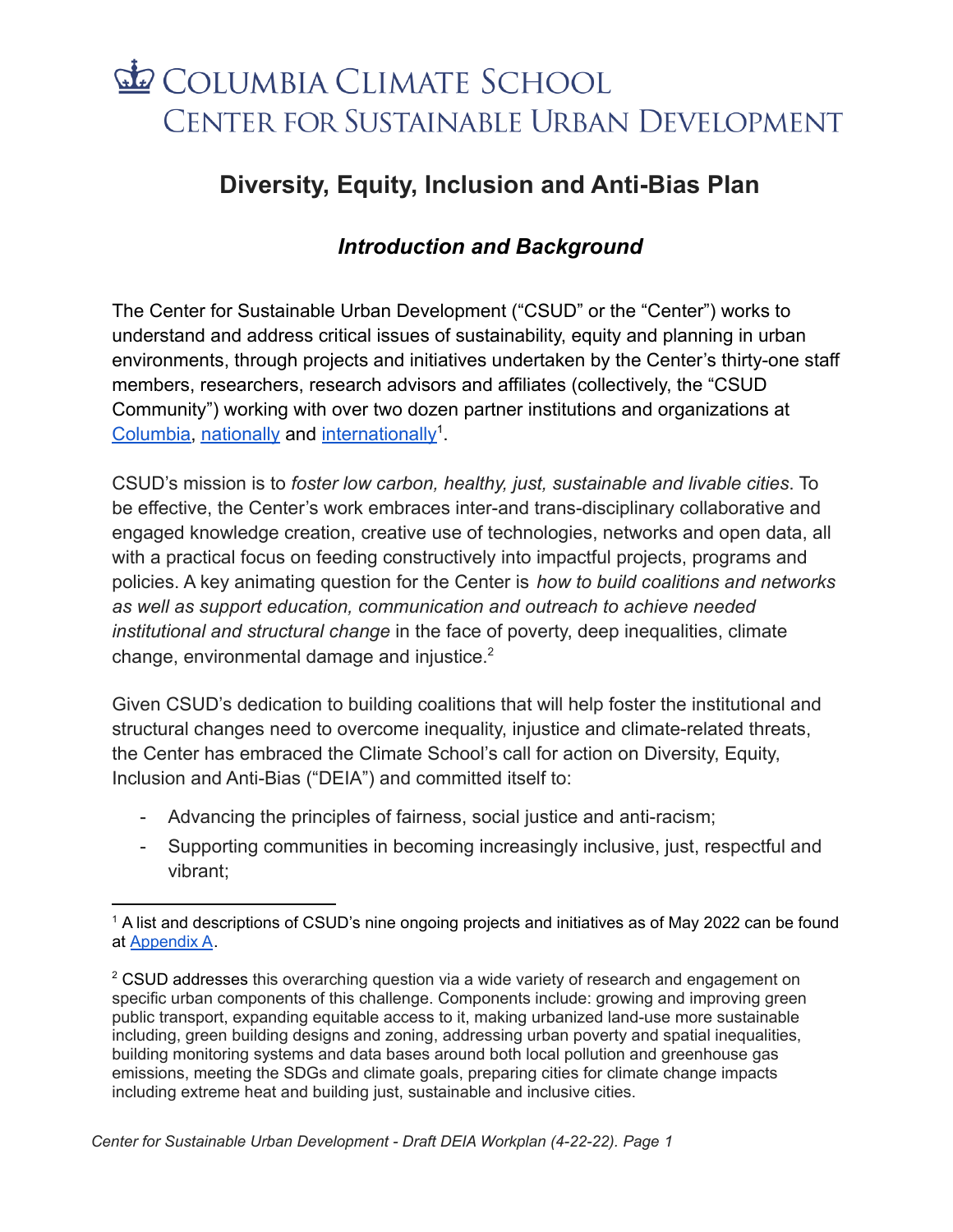# COLUMBIA CLIMATE SCHOOL CENTER FOR SUSTAINABLE URBAN DEVELOPMENT

- Uplifting research, practice and education that benefits all, particularly members of marginalized and vulnerable communities; and,
- Assisting individuals associated with the Center in achieving their full potential. $3$

Currently, CSUD seeks to advance DEIA in hiring and research topic selection and by encouraging community-engaged, co-learning-based approaches to Center practice. CSUD has also undertaken a number of specific DEIA-related initiatives, which are summarized in [Appendix B.](#page-5-0) Looking to the future, CSUD seeks to support DEIA more comprehensively and effectively by adopting the goals and commitments set forth in the following two sections of this Diversity, Equity, Inclusion and Anti-Bias Plan (the "Plan").

### *I.* **Goal One:** *A Just Workplace*

*CSUD will be an inclusive, welcoming and just workplace* where differences are valued, professional development and job growth are encouraged, unfair bias of any sort will not be tolerated and everyone in the CSUD community is inspired, energized, empowered, respected and supported in their connections with the Center and with one another.

CSUD will work to implement this goal by:

- Establishing a Diversity, Equity, Inclusion and Anti-Bias Committee ("DEIA Committee") which will meet regularly and formulate recommendations for improving the Center's internal organizational culture, developing transparent and inclusive structures and systems and ensuring equitable internal policies.
- Ensuring that DEIA is fully considered in all of the Center's hiring, promotional and committee membership decisions.
- Notifying all members of the CSUD Community of DEIA-related training opportunities and seeking funding to support their professional development in this and other areas.
- Acknowledging and celebrating the rich cultural diversity of the CSUD Community and working to build connections within the Community in order to advance the Center's DEIA goals.
- Seeking guidance from the CSUD Community when formulating Center policy and giving input to the Climate School on strategic and operational issues.
- Working to provide compensation for CSUD Community members doing committee work and undertaking projects designed to support the development of the Center or the Climate School as a whole.
- Ensuring that CSUD Leadership is trained in and attuned to DEIA-related

<sup>&</sup>lt;sup>3</sup> See, The Columbia Climate School's [Commitment](https://news.climate.columbia.edu/2021/10/25/the-columbia-climate-schools-commitment-to-diversity-equity-inclusion-and-anti-bias/) to Diversity, Equity, Inclusion and Anti-Bias.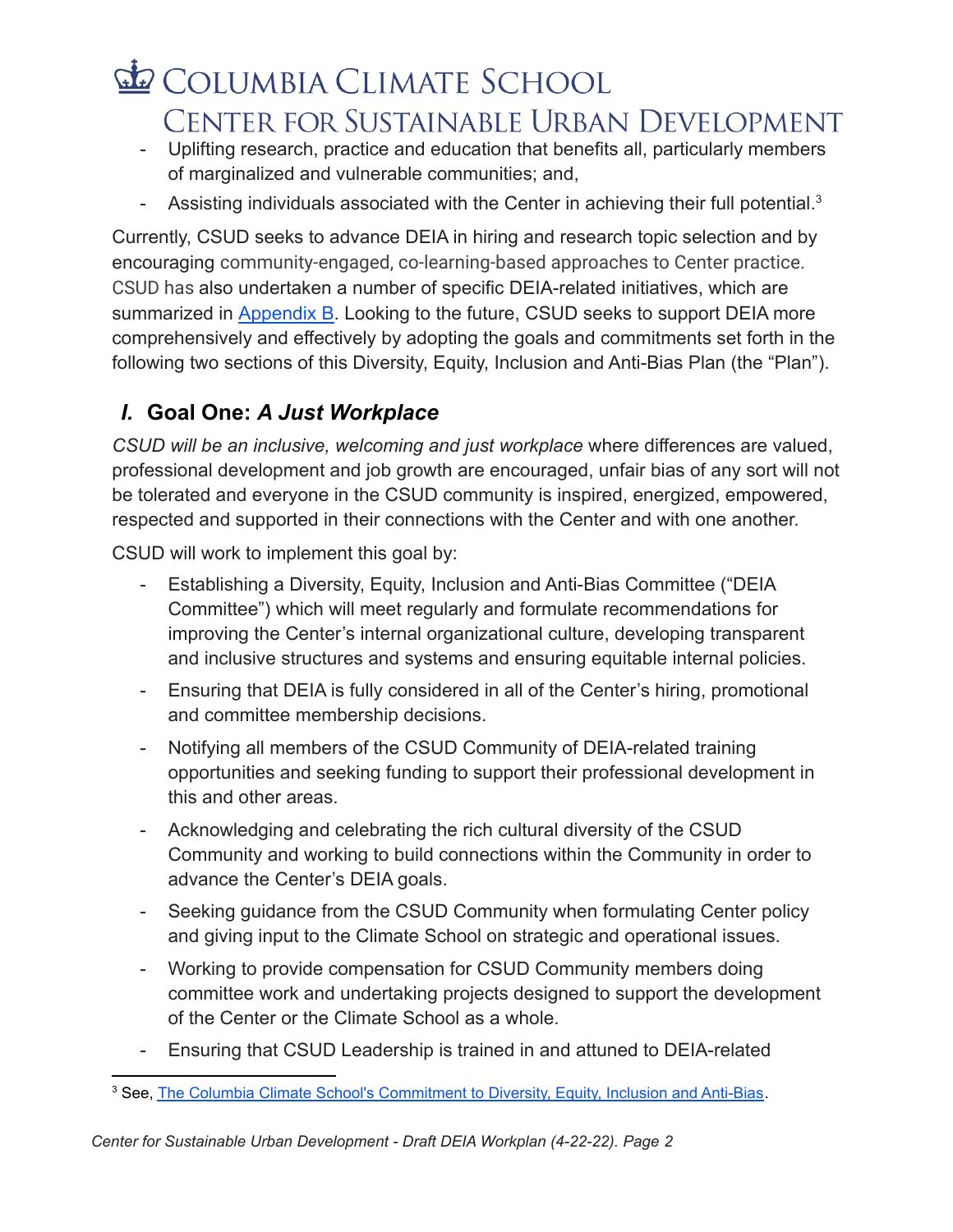## COLUMBIA CLIMATE SCHOOL CENTER FOR SUSTAINABLE URBAN DEVELOPMENT considerations such as inclusive decision-making, systemic power inequities, skill

building and education, communications/language, mediation and conflict and restorative justice.

- Regularly evaluating CSUD's performance in connection with its DEIA goals and commitments and benchmarking, updating and improving this Plan as needed.

#### *II.* **Goal Two: Diversity, Equity, Inclusion and Anti-Bias Will be Core Values in All CSUD** *Research, Teaching and Practice*

CSUD will seek to promote diversity, equity, inclusion and anti-bias as core values in its research, teaching and practice, in order to more effectively support just, equitable and climate-safe cities.

The Center will work to implement this goal by:

- Developing and uplifting research, teaching and practice that can benefit historically marginalized groups inequitably impacted by environmental issues, reduce historic environmental harms and allocate environmental benefits more equitably.
- Supporting efforts by historically excluded groups to play a truly meaningful and effective role in government decisionmaking on equity- and sustainability-related issues. As part of this commitment, the Center will seek to identify power imbalances in decision making processes, foster structural changes to increase the fairness and inclusiveness of those processes and, where appropriate, identify and support alternative, community-led planning initiatives.
- Ensuring that the CSUD Community's research, teaching and practice is respectful, authentic and non-extractive in its interactions with partners, by providing appropriate funding support for such activities and being mindful of how the Center's work may affect its partners' capacity to accomplish their own goals.
- Seeking input from external partners and research subjects to help CSUD better support diversity, equity, inclusion and anti-bias in its research, teaching and practice.
- Advancing Columbia's [Fourth Purpose](https://president.columbia.edu/sites/default/files/content/Additional/Fourth%20Purpose%20Task%20Force%20Report.pdf) by engaging in *directed action* designed to "build new collaborations and more broadly galvanize scholarship and meaningful activity that addresses significant human problems" through the work of the Center.

#### III. *Summary and Next Steps*

Through the goals and commitments described above, CSUD expects to become a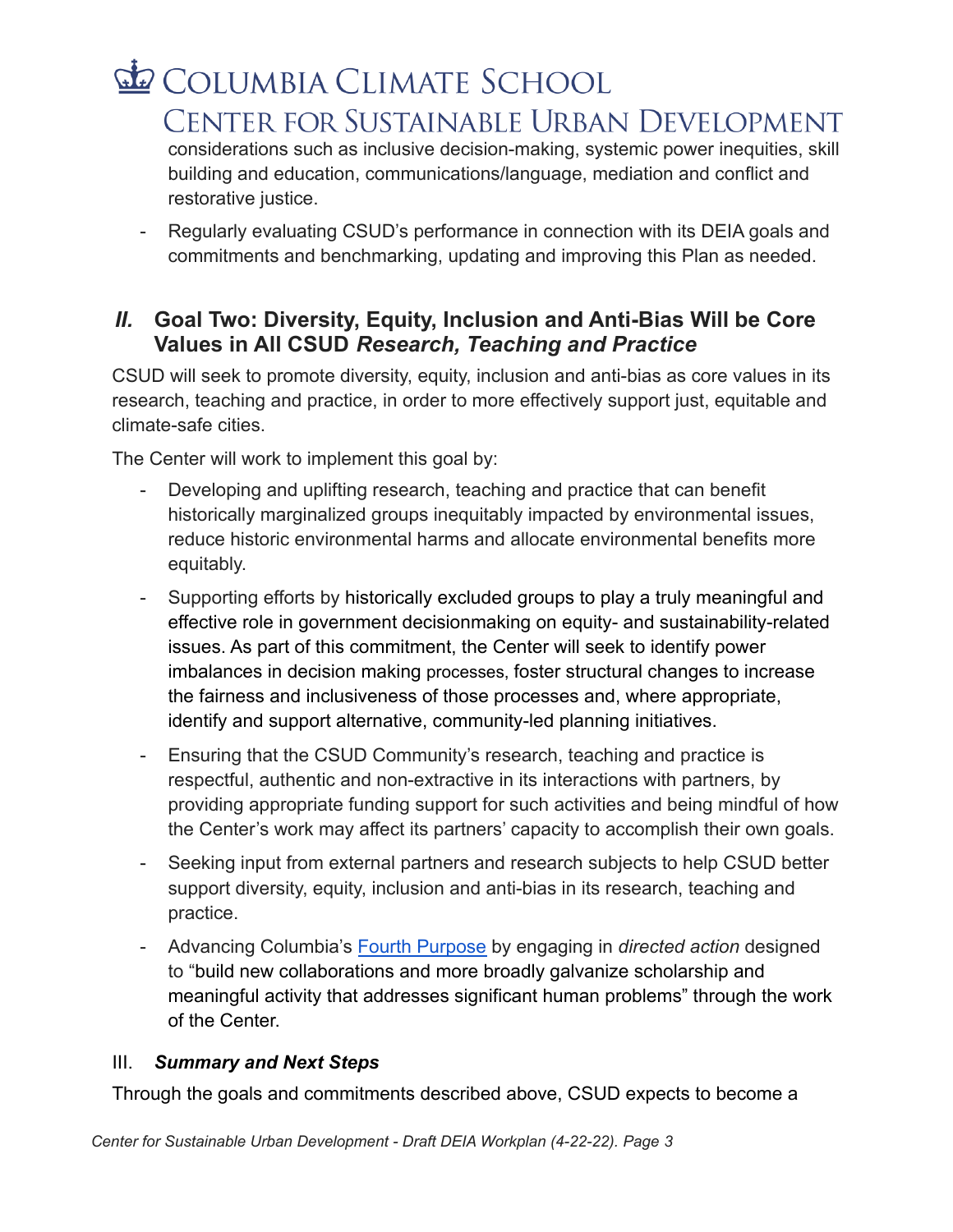# COLUMBIA CLIMATE SCHOOL CENTER FOR SUSTAINABLE URBAN DEVELOPMENT

more thorough and effective supporter of the Climate School's DEIA Commitments, strengthen its research, teaching and practice and help each member of the CSUD Community achieve their scholarly and professional goals.

In early May, this draft Plan will be shared with members of the CSUD Community who have expressed interest in supporting the Center's DEIA initiative, to help ensure that the goals and commitments set forth in the two preceding sections of the Plan are well chosen and formulated and that the list of DEIA projects provided in Appendix B is complete.

The Plan will then be revised and shared in final draft form with all members of the CSUD Community, who will be invited to provide input and express interest in joining the DEIA Committee and/or otherwise assisting with Plan implementation.

Once the Plan has been fully reviewed and any appropriate changes have been made, the DEIA Committee will be constituted and the Center will move to implement the agreed-upon DEIA Goals and Commitments in the Plan.

The DEIA Committee will be an essential partner in Plan implementation. For example, during the first year after the Plan has been adopted, the Committee will develop strategies, time horizons and illustrative metrics for each of the Plan's goals and commitments. Additionally and as needed, the DEIA Committee will provide updates to the CSUD Community about DEIA-related developments and opportunities.

Finally, CSUD will continue to work with leadership at the Climate School and in its other centers and networks, to assure that the Center is learning from these colleagues and sharing its own DEIA-related experiences and insights with them.

This Plan will be updated to include the strategies, time horizons and illustrative metrics recommended by the DEIA Committee during the first year after its adoption. A report on the status of Plan implementation efforts and any recommendations for additional revisions to the Plan will also be provided by the DEIA Committee on an annual basis.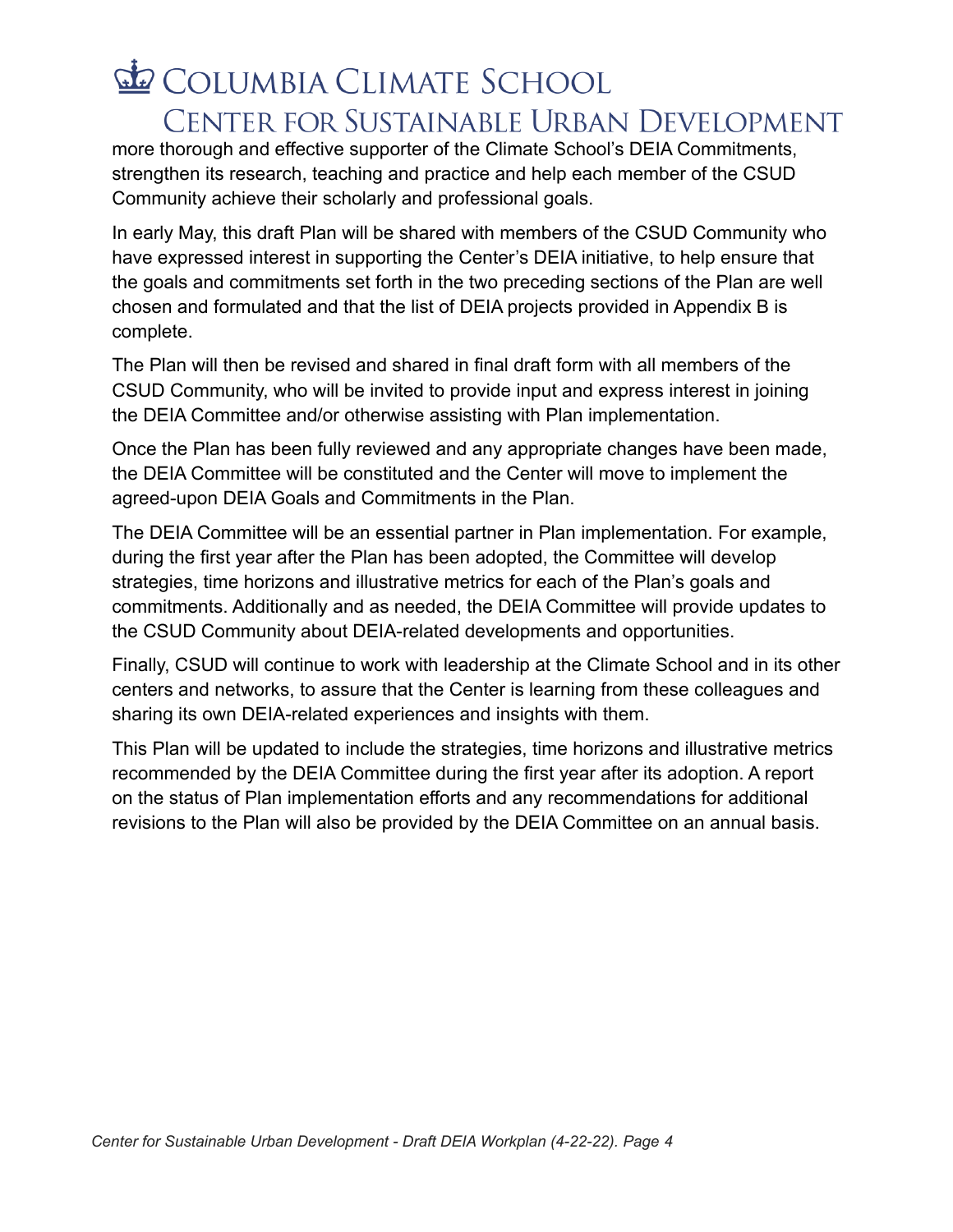## COLUMBIA CLIMATE SCHOOL CENTER FOR SUSTAINABLE URBAN DEVELOPMENT **Appendix A - CSUD Projects**

<span id="page-4-0"></span>[Accelerating the SDGs](https://csud.climate.columbia.edu/research-projects/accelerating-sdgs) - The aim of this three stage project is to help accelerate awareness and take-up of the Sustainable Development Goals (SDGs) and the New Urban Agenda (NUA) worldwide among individuals and groups in the urban professions, education and civil society.

[The American Lead Map Collaboratory](https://csud.climate.columbia.edu/research-projects/american-lead-map-collaboratory) - The American Lead Map is a collaborative community-based research initiative to create the nation's first crowd-sourced open online map identifying toxic lead hazards in American cities, integrating data from cities in all 50 states and Puerto Rico.

[Digital Matatus/Transport and Equity: A Smart Approach](https://csud.climate.columbia.edu/research-projects/digital-matatus-transport-equity) - What would smart sustainable transport look like in the case of Nairobi, East Africa's largest metropolis and economic hub? In particular, which cultural, political and technological access points might improve the existing public transportation system and how can citizens - particularly the poorer majority -- be more involved in shaping and designing solutions to transportation issues in their cities?

[People Building Better Cities](https://csud.climate.columbia.edu/research-projects/people-building-better-cities) - A traveling exhibition, People Building Better Cities consisted of 23 panels and was shown in ten countries and 18 cities between 2013-15, including at World Urban Forum 7 in Medellin, Colombia and at the Union of International Architects Congress in Durban, South Africa.

[Environmental Justice and Climate Just Cities Network](https://csud.climate.columbia.edu/research-projects/environmental-justice-and-climate-just-cities-network) - An overarching goal is to inform the underlying value system, operating model, research and curriculum of the Earth Institute and the Columbia University Climate School and beyond to make our institutions more responsive to the critical, urgent social and environmental demands of this moment. We also support the direct application of climate just approaches to the implementation of urban policy, advocacy, planning and programs.

[Resilient Coastal Communities Project](https://csud.climate.columbia.edu/research-projects/resilient-coastal-communities-project) - The Resilient Coastal Communities Project seeks to foster actionable, equitable solutions to flood risks along with complementary benefits like habitat restoration, job creation and more empowered communities.

[Urban Heritage, Sustainability and Social Inclusion](https://csud.climate.columbia.edu/research-projects/urban-heritage-sustainability-and-social-inclusion) - This collaborative project of CSUD, the Columbia [Graduate School of Architecture, Planning](https://www.arch.columbia.edu/) and Preservation and [The](http://americanassembly.org/about) [American Assembly](http://americanassembly.org/about), examines historic preservation as a sustainable and socially-inclusive urban policy tool.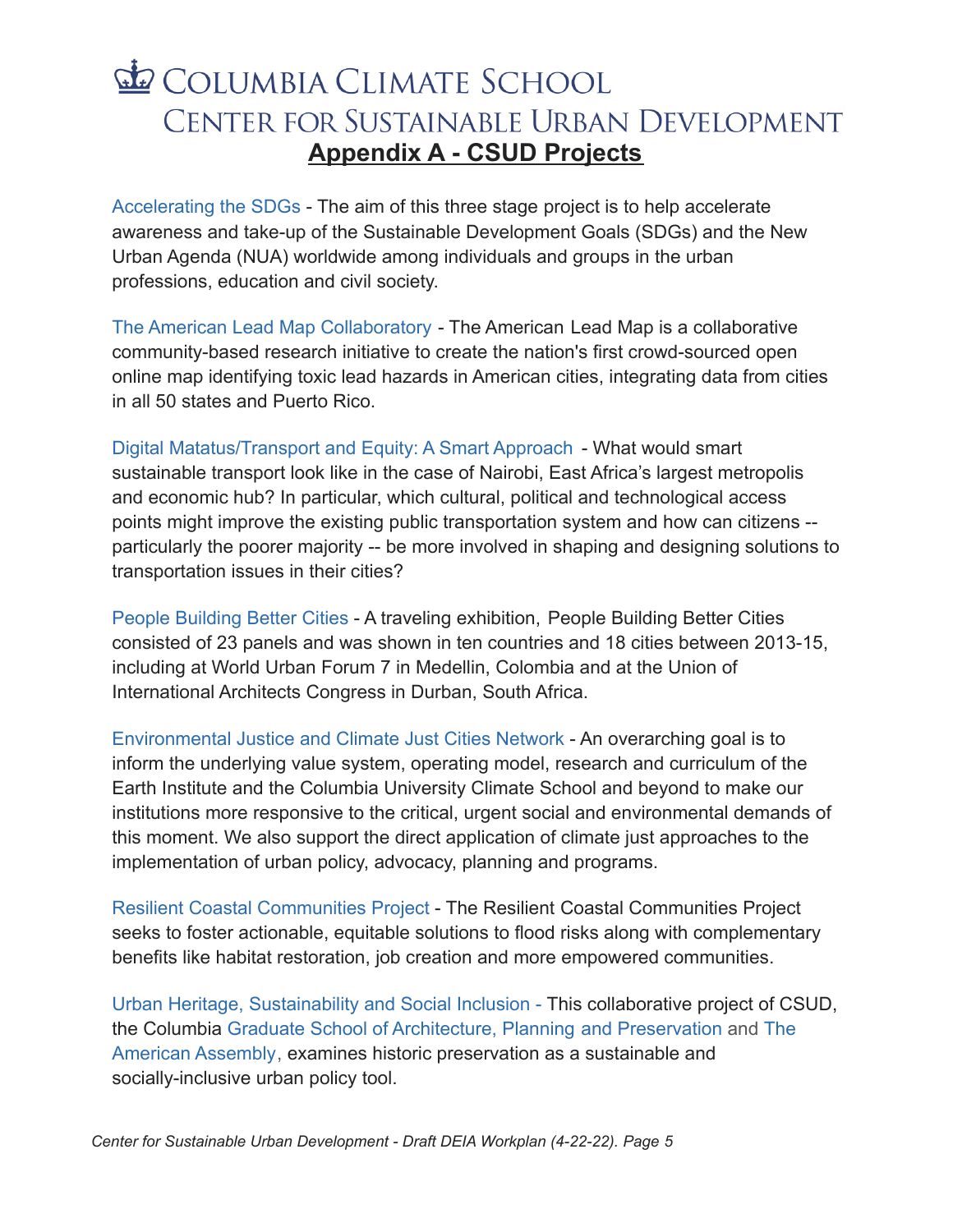## **ED** COLUMBIA CLIMATE SCHOOL CENTER FOR SUSTAINABLE URBAN DEVELOPMENT **Appendix B**

### <span id="page-5-0"></span>**Current DEIA Commitments and Initiatives at CSUD 4**

Through the following activities, CSUD is working to align with and support the Climate School's DEIA goals:

○ CSUD is a founding member of the **Environmental and Climate Just Cities Network (EJCJC)**. CSUD Co-Director Jackie Klopp is an EJCJC co-chair. EJCJC also supported the justice focussed urban heat mapping work of [Liv Yoon with South](https://www.scientificamerican.com/article/meet-the-new-yorkers-mapping-the-citys-heat-islands/) [Bronx Unite](https://www.scientificamerican.com/article/meet-the-new-yorkers-mapping-the-citys-heat-islands/) and a pilot experiment in measuring knowledge acquisition around anti-racism in Thad Pawlowski's urban planning class on climate resiliency in New York City.

EJCJC has also developed [a website](https://justicenetwork.climate.columbia.edu) to provide a central meeting site and resources from students, faculty and community partners working on environmental and climate justice. The network is planning to co-produce a Climate Justice primer to support curriculum in this area.

- Jackie Klopp was also centrally involved in the search for a **climate justice post-doc**, who will spend 25% of their time on DEIA.
- CSUD is implementing two **Climate School DEIA grants**:
	- the first, under the auspices of the EJCJC, will support creation of an **NPCC internship program** that will actively employ an anti-racist recruitment strategy (parntering with NPCC co-chair/EJCJC co-chair, Christian Braneon).
	- the second, under the auspices of the Resilient Coastal Communities Project and its partner, the New York City Environmental Justice Alliance, has interviewed 10 climate justice leaders in and around NYC in order to identify public policy reforms that will **foster more effective and inclusive resiliency planning** and assure community-based organizations have the resources necessary to participate fully in such planning work.
- CSUD has facilitated the work of affiliated researcher Dr. Erica Avrami at GSAPP in holding symposia and producing publications as part of the [Urban Heritage,](https://csud.climate.columbia.edu/research-projects/urban-heritage-sustainability-and-social-inclusion) [Sustainability and Social Inclusion](https://csud.climate.columbia.edu/research-projects/urban-heritage-sustainability-and-social-inclusion) initiative and developing a set of **[anti-racist](https://docs.google.com/document/d/1IqERcowdaMnHQpgnA9PfPdEabGl6xYexJA2fLOzwtCs/edit?usp=sharing) [historic preservation resources](https://docs.google.com/document/d/1IqERcowdaMnHQpgnA9PfPdEabGl6xYexJA2fLOzwtCs/edit?usp=sharing)**, which will be presented at EJCJC.

This initiative underscores a critical and underserved dimension of environmental/climate justice work: the importance of understanding how injustice is embedded and repeated in institutions, policies, landscapes and built

<sup>4</sup> As of April 22, 2022.

*Center for Sustainable Urban Development - Draft DEIA Workplan (4-22-22). Page 6*